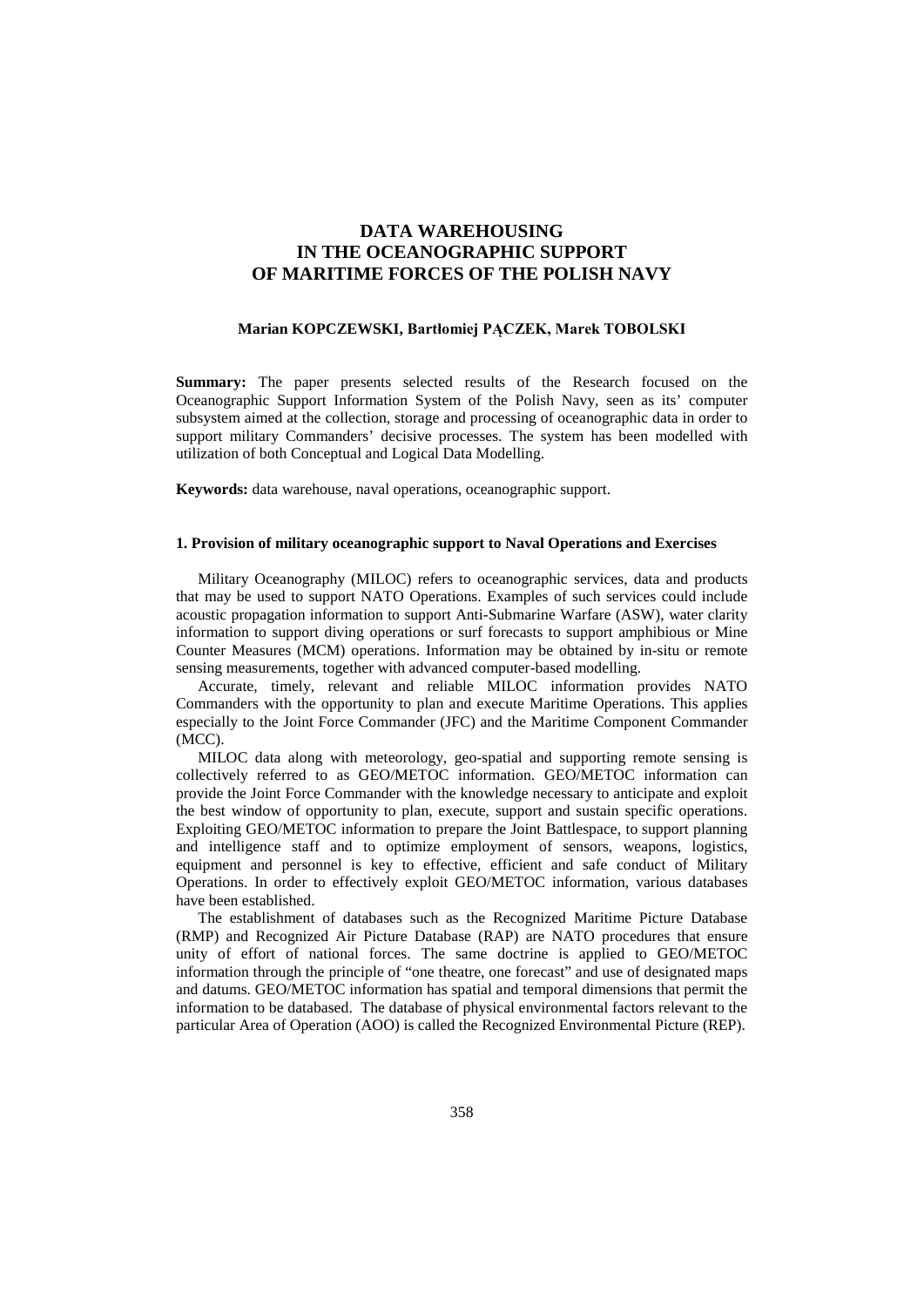Strategic, operational and tactical level forecasts and impacts can be derived from the REP and can be made available as a representative picture/graphic or may exist as data that operators may access or query.

Unfortunately, NATO has no organic data sources and is reliant on the nations to provide meteorological, oceanographic and geospatial data and imagery.

Thus, the Polish Navy faced a challenge to create organizational and functional framework of GEO/METOC service aimed to support both national and NATO Maritime Forces and equip it with an appropriate, tailored to specific needs, database system capable of creation of the Recognized Environmental Picture (REP) for the Baltic Sea basin.

### **1.1. Military Oceanographic Support of the Polish Navy**

In order to adapt existing structures of the Polish Navy, responsible for oceanographic support of Maritime Forces operating in the Baltic Sea basin, to the requirements of NATO, the Commander of Naval Operations Centre ordered the organization of Oceanographic Support Information System (Figure 1) and determined the responsibilities of each institution involved.



Fig. 1. Oceanographic Support Information System of the Polish Navy

The main organizational unit of the Polish Navy, responsible for analyzing and archiving oceanographic data is the Hydrographic Office of the Polish Navy (HOPN). One of its branches is the Meteorology and Oceanography Branch, tasked with sensing and collection, processing, dissemination and evaluation of oceanographic data.

Usability of METOC data required by Commanders, depends on the timely collection of data to the required temporal and spatial resolution. The foundation of effective METOC support is set by observations from space, air, land and sea by sensors and/or platforms. These observations are essential inputs to numerical models from which METOC services and products are derived.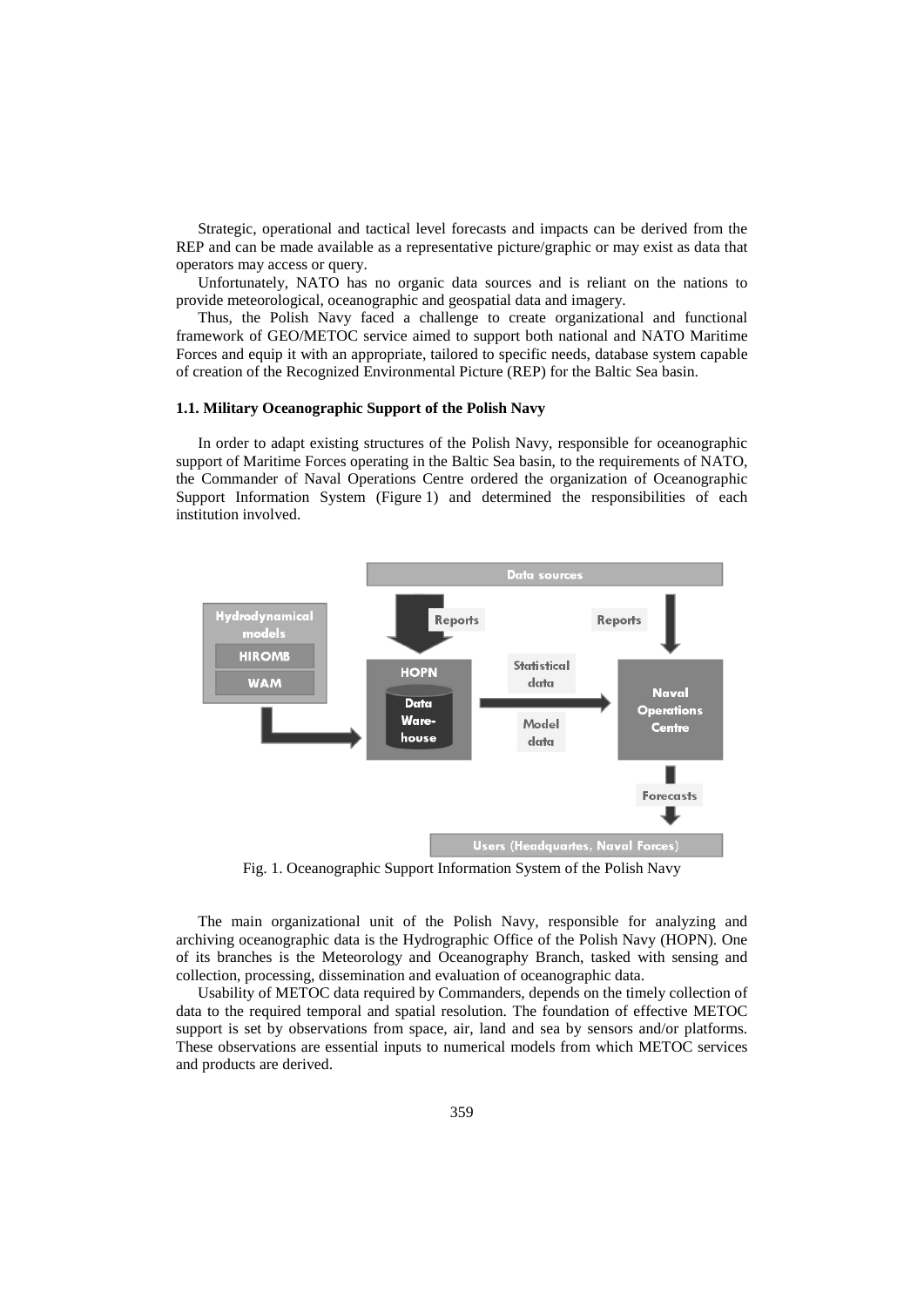Due to the rapidly changing nature of the METOC environment, these observations are very perishable and must be continuously updated and made available to METOC organizations. The METOC Officers should review the readily available METOC data in light of the requirements and develop the most up-to-date REP.

Processing METOC data into useable METOC information will enhance Commanders' decision-making cycles. This processing will take place at both national and NATO facilities to include quality control and analysis of METOC data to form a coherent picture of the current state of the METOC environment and also forecast of the future state of the METOC environment. METOC forecasts should be developed for a particular Operation and tailored products should be produced to meet the requirements of Forces.

Current information must be relayed to users in time to be of operational and planning value. Efficient and cost effective solutions that meet the military requirement should be implemented and shortfalls should be highlighted via the chain of command.

To accomplish the above, oceanographic services must have the necessary equipment and devices, including:

- stationary and mobile systems of measurements of the atmosphere and hydrosphere,
- automated data processing systems,
- meteorological and oceanographic databases,
- dedicated data exchange networks.

#### **2. The research**

Such an assertion brought forth the need to take Oceanographic Support of Polish Navy Forces, seen as an information process, into consideration and in its framework to examine both the theory and practical implementation of this support in order to examine opportunities to enhance it with the modern tools of computer science.

Nowadays, in fact, technological progress creates new opportunities of processing oceanographic data and the ability to use advanced information systems to conduct the process of oceanographic support.

The authors were inspired to undertake the research by personal experiences, gained during national and NATO exercises which showed, that the available information about the state of the Baltic Sea environment is not fully utilized by the Commanders to plan and conduct Maritime Operations of Naval Forces.

The situation may be changed, in the authors' opinion, by implementation of one of the modern tools of computer science, namely the Data Warehouse, which is defined in the broad sense as a decision support system based on the analytical database, i.e. the data warehouse in the strict sense.

# **2.1. The object and purpose of the Research**

The object of the Research has been identified as: the theory and practice of oceanographic support of the Polish Navy Forces, particularly in terms of the Commanders' decisive processes.

The research process, focused on the object defined above, has been than narrowed. Therefore:

- the geographical scope of the Research was limited to oceanographic information characterizing the area of the Baltic Sea basin only,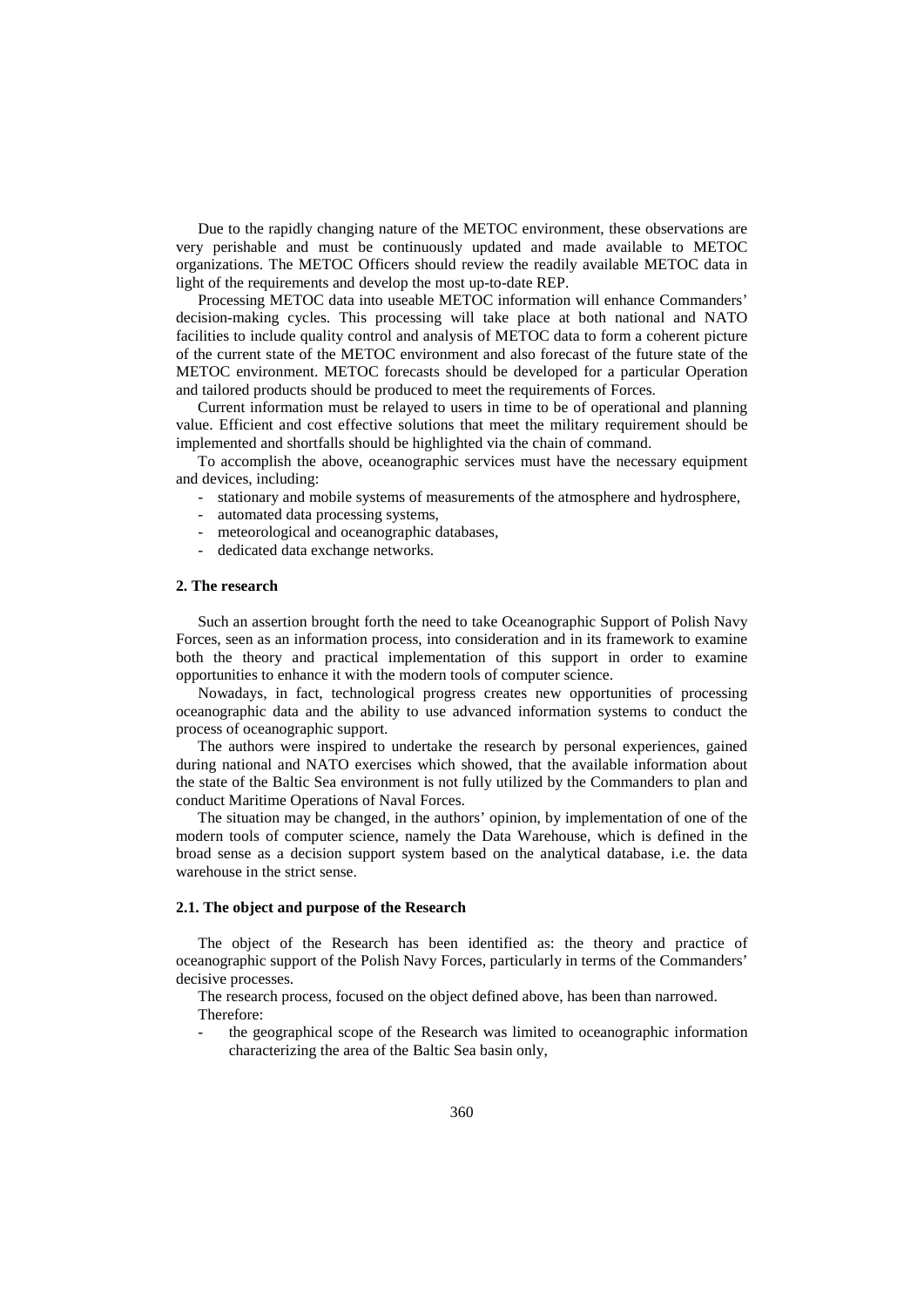- the functional scope of the Research focused on informational needs of the Polish Navy Forces and their headquarters,
- the structural analyzes were limited to Polish national structures not omitting, however, their relationships with allied structures,
- the data modelling phase of the Research has been limited to the Conceptual and Logical Data Models, stating that the next step of data modelling, i.e. the Physical Model is possible to define with utilization of widely, commercially available CASE tools.

**The main objective** of the Research was therefore adopted as: to develop functional, organizational and technical recommendations to utilize the Data Warehouse in Oceanographic Support of the Polish Navy Forces in the Baltic Sea basin.

To achieve the main objective, it has been decomposed into detailed ones, adopted as: **Cognitive objectives**:

- determination of the state of theory and practice of oceanographic information utilization in the support of the Polish Navy Forces, and
- determination of the state of theory and practice of data warehouses utilization in decision support systems.

#### **Theoretical objectives**:

- determination of functional and organizational possibilities of data warehouse implementation in Oceanographic Support of the Polish Navy Forces, and
- development of Conceptual and Logical Data Models of the planned Data Warehouse.

# **Practical objective**:

- development of recommendations for Oceanographic Branches of the Polish Navy on the field of their duties in the Oceanographic Support Information System of the Polish Navy.

### **2.2. Research problems and hypothesis**

The way to achieve the Cognitive research objective, was the answer to the question, which has become the first of three major research problems, namely:

Do theoretical assumptions and practical solutions currently used in Oceanographic Support of Polish Navy Forces lead to the conclusion, that the available oceanographic and environmental data of the Baltic Sea is being used effectively to support decision-making processes of the Polish Navy Forces in the basin?

Theoretical objective could be achieved by solving the next research problem, articulated with a question:

Do theoretical assumptions and experiences gained from the utilization of Data Warehouse to analytical data processing and decision making in enterprises lead to the conclusion, that it is possible to use the Data Warehouse as an element of Oceanographic Support Information System of the Polish Navy?

The achievement of Practical objective of the Research depends on achievement of both Cognitive and Theoretical ones and answering the question, which became the last of the major research problems, namely:

If it is possible to implement the Data Warehouse as a part of Oceanographic Support Information System of the Polish Navy, what actions should be taken by Oceanographic Branches to implement such a system, and whether or not such implementation will bring the expected benefits?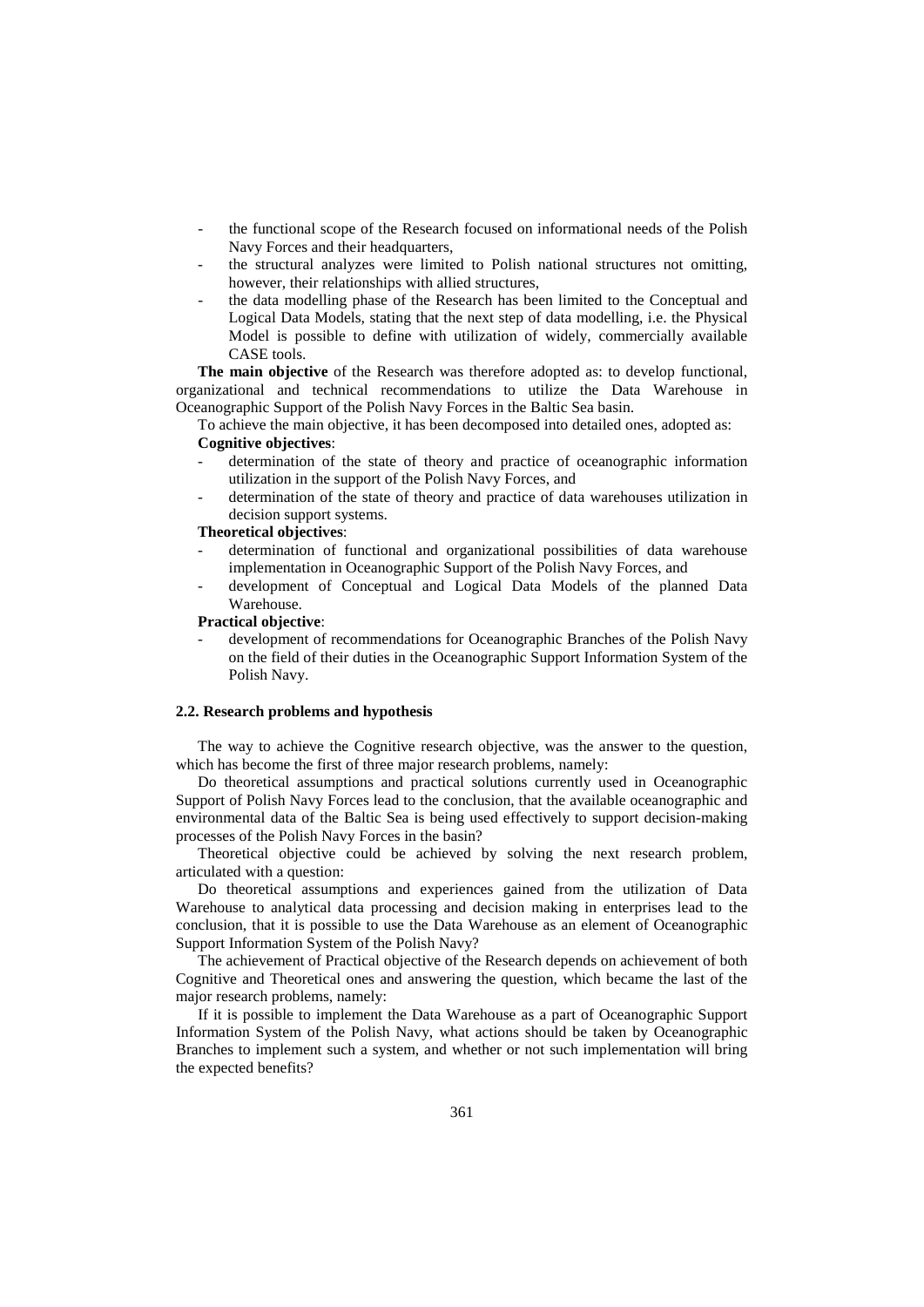The major research problems became the basis to formulate a hypothesis, which diagnoses under-utilization of analytical capabilities of oceanographic data processing to satisfy needs of decision-makers, and forecasts that implementation of Data Warehouse will desirably change the state of affairs:

Currently applied theories, methods and organizational arrangements of oceanographic support of Polish Navy forces, as well as technical standards, do not take full advantage of currently available analytical tools of computer science to analyze, derived from various sources, oceanographic data, and the remedy to fill that gap is an implementation of information system based on the Data Warehouse.

The hypothesis is twofold, both quantitative and qualitative. Quantitative, because its diagnostic part identifies difficulties in processing rapidly growing amount of oceanographic data, gathered from various sources and qualitative, because it is expected, that implementation of the tool of modern computer science, namely the data warehouse, will integrate available environmental data in one coherent analytical processing system, thus affecting the quality of information obtained from oceanographic data.

# **2.3. Conduct and results of the research**

During theoretical studies, methods of system analysis, synthesis, generalization, and inference have been used.

Empirical research has been conducted with utilization of following research tools and techniques:

- scientific observation of facts, events and processes (during military exercises and trainings of Naval Staffs);
- analysis of experts' opinions and judgments (Naval officers experienced in command posts, Naval Staffs); surveys have been conducted according to the scheme drawn from the Delphi method;
- Conceptual and Logical Data Modelling.

The analysis of the state of oceanographic support of Polish Navy Forces allowed to answer the question, what environmental data is actually used to support decision-makers (Military Commanders of tactical and operational command level) with oceanographic information.

Scientific observation of activities and exercises of the Polish Navy over 4 years may be concluded and synthesized as follows:

- Currently, the Polish Navy demands three types of environmental information:
- **current**, reflecting the state of the maritime environment, at the moment of forces' operations,
- statistical, reflecting a long-term analyzes of historical data, and
- modelled, which is derived from hydrodynamic models of the Baltic Sea.

Research has shown, that currently operated by the Hydrographic Office of the Polish Navy relational database system has been designed to process source data with an assumption of relatively small inflow of incoming data, and existing procedures make it difficult to import a huge amount of data that became recently available from external sources (cooperating Institutions).

The existing Relational Data Base System and, more significantly, procedures greatly extend the workload of Oceanographic Data Base Operator. Thus, there is a considerable delay in the availability of information for the end user.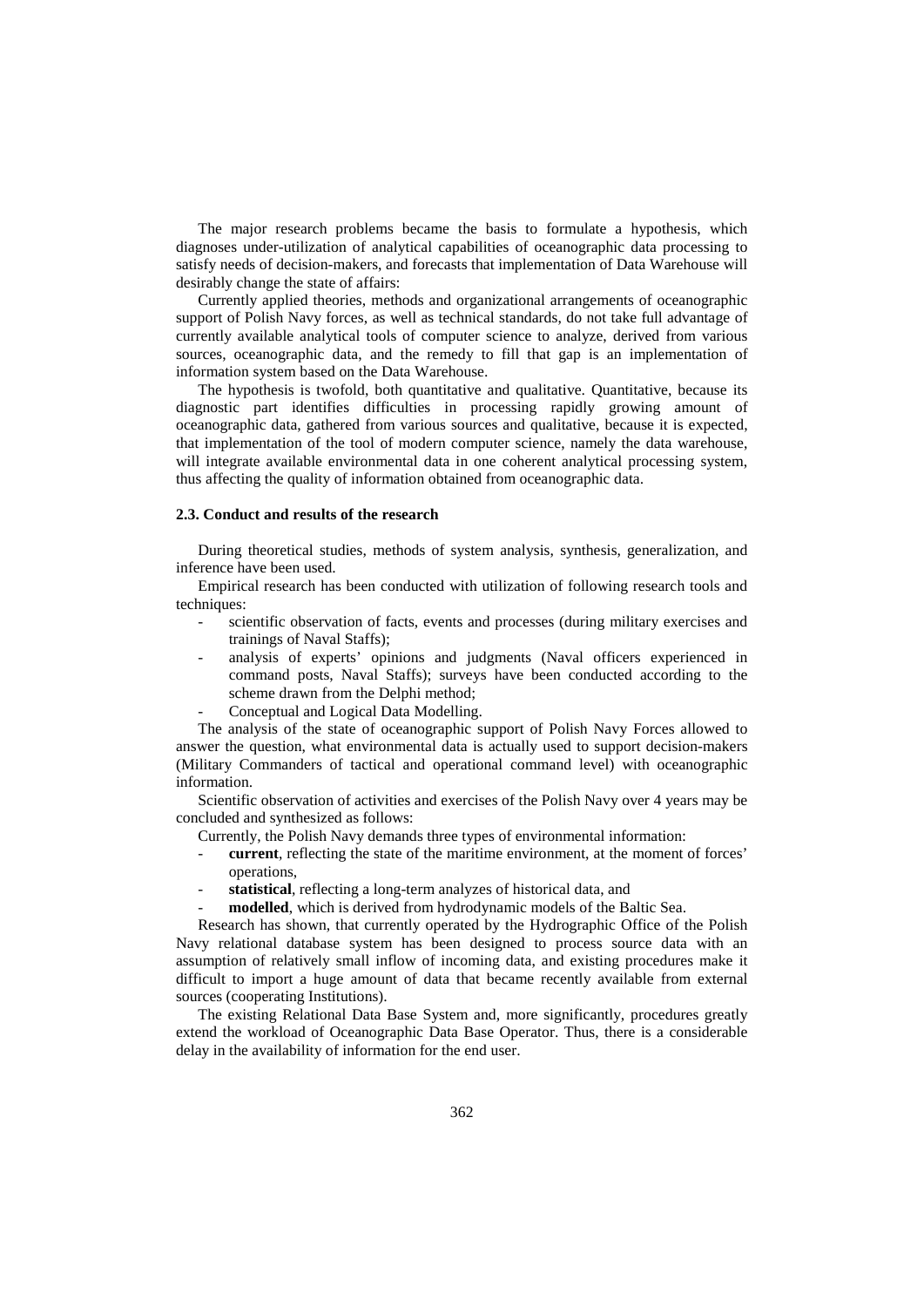Another important organizational aspect was the fact, that computer system performing hydrodynamic models calculations was not owned by the military sector. Moreover, the system itself was, as a result of a misunderstandings between the Hydrographic Office of the Polish Navy and the system operator – the Maritime Institute in Gdynia, at the end of 2010, switched off.

Thus, the gap in taking full advantage of currently available analytical tools of computer science to analyze oceanographic data, as diagnosed in the hypothesis, has increased.

The prognostic part of scientific hypothesis suggested replacement of Oceanographic Data Base of the Hydrographic Office of the Polish Navy wit the Data Warehouse, forecasting thereby improvement of the processes of collection, processing, dissemination and evaluation of oceanographic data, both real and modelled.

The forecasted improvement was supposed to be achieved through the utilization of specific features of the data warehouse, which distinguish it from the currently used, operational Oceanographic Data Base.

To prepare a Data Warehouse implementation project in the proposed area, an analysis of the general requirements of data warehouse implementation has been conducted. These requirements were collected in form of universal stages, forming the so-called "Decision Support System life cycle" or "Data Warehouse life cycle".

The following stages have become the key for the Data Warehouse implementation: collection of users' data requirements, development of the database model and creation of the initial set of predefined reports.

Analyzes of the requirements of users (Commanders of Forces) in terms of the scope and timeliness of information revealed, on one hand, that the Commanders of Operational Level are practically not interested in current information, requiring generalized one statistical or modelled.

On the other hand, Tactical Level Commanders demand reports primarily on current information, being ready in the lack of thereof to replace it with modelled information.

The users' requirements had to be reflected in the Data Warehouse model. Database modelling is considered as the centre of gravity of the implementation process of information system in any enterprise. The three phases of data modelling methodology have been determined - building Data Models respectively: Conceptual, Logical and Physical. They are created in sequence - a Conceptual Data Model is a prerequisite for a Logical Data Model, which is a prerequisite for a Physical Data Model. The physical database and table structures are based directly on the data structures outlined in the Physical Data Model.

The Conceptual Data Model (Figure 2) identifies both the main subject areas of a Data Warehouse and major entities related to that subjects. The main subject areas of Oceanographic Data Warehouse, identified during the research, are: Collection, Processing, Storage and Dissemination of data. The main entities interconnecting these areas are: Oceanographic Branches of the Polish Navy, Forces' Headquarters, Naval Forces and Partners (cooperating Institutions). There is one more, "virtual" entity named "Forecasts", that will be discussed later.

A Logical Data Model presents the entities and relationships of the enterprise. Logical Data Modelling uses Entity Relationship Diagram notation. An Entity Relationship Diagram visually displays the relations between the entities of a enterprise. A Logical Data Model achieves this visual display by focusing on each major subject area from the Conceptual Data Model. Each major subject area of a Conceptual Data Model, therefore,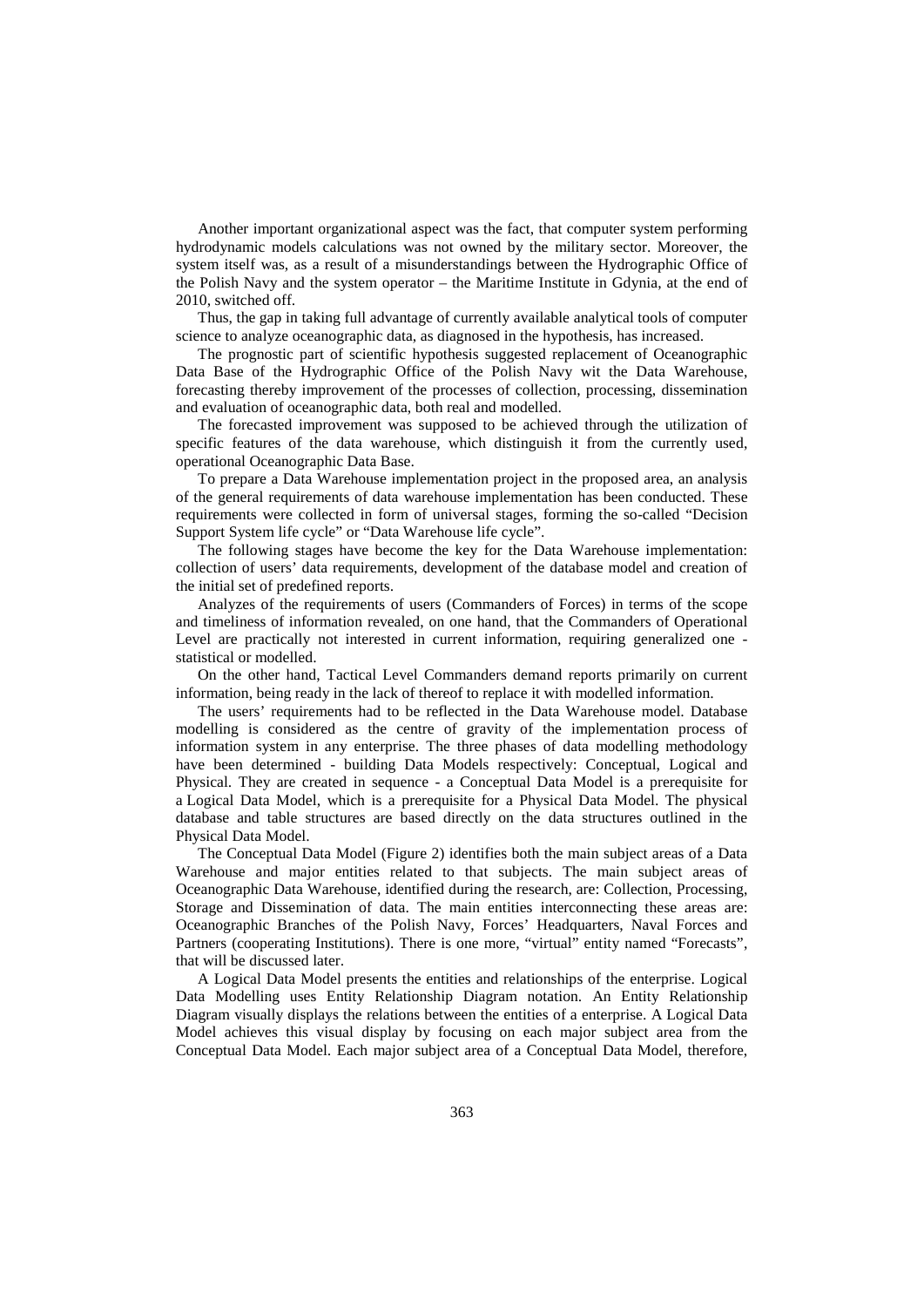will become a page by itself in a Logical Data Model. Each page will present all entities relevant to the major subject area.



Fig. 2. Conceptual Data Model

Logical Model example page (fragment), reflecting the process of data collection from the Conceptual Model has been shown in the diagram below.

The starting point for defining a multidimensional data warehouse schema is the "Measurements" facts table.

The "Measurements" fact table, which represents the actually measured oceanographic parameters, has been associated with four tables of dimensions, in which the fact (i.e., the actual measurement of oceanographic parameters) took place.

The dimensions are:

- **geographical dimension**, indexing the geographical location of the measurement made, to the appropriate geographic region,
- time dimension, storing the time hierarchy of measurement in term of weeks, months, quarters, years and seasons,
- **type dimension**, categorizing measured oceanographic parameters in the sense of measured feature,
- measuring institution dimension, reflecting institutions performing the measurements.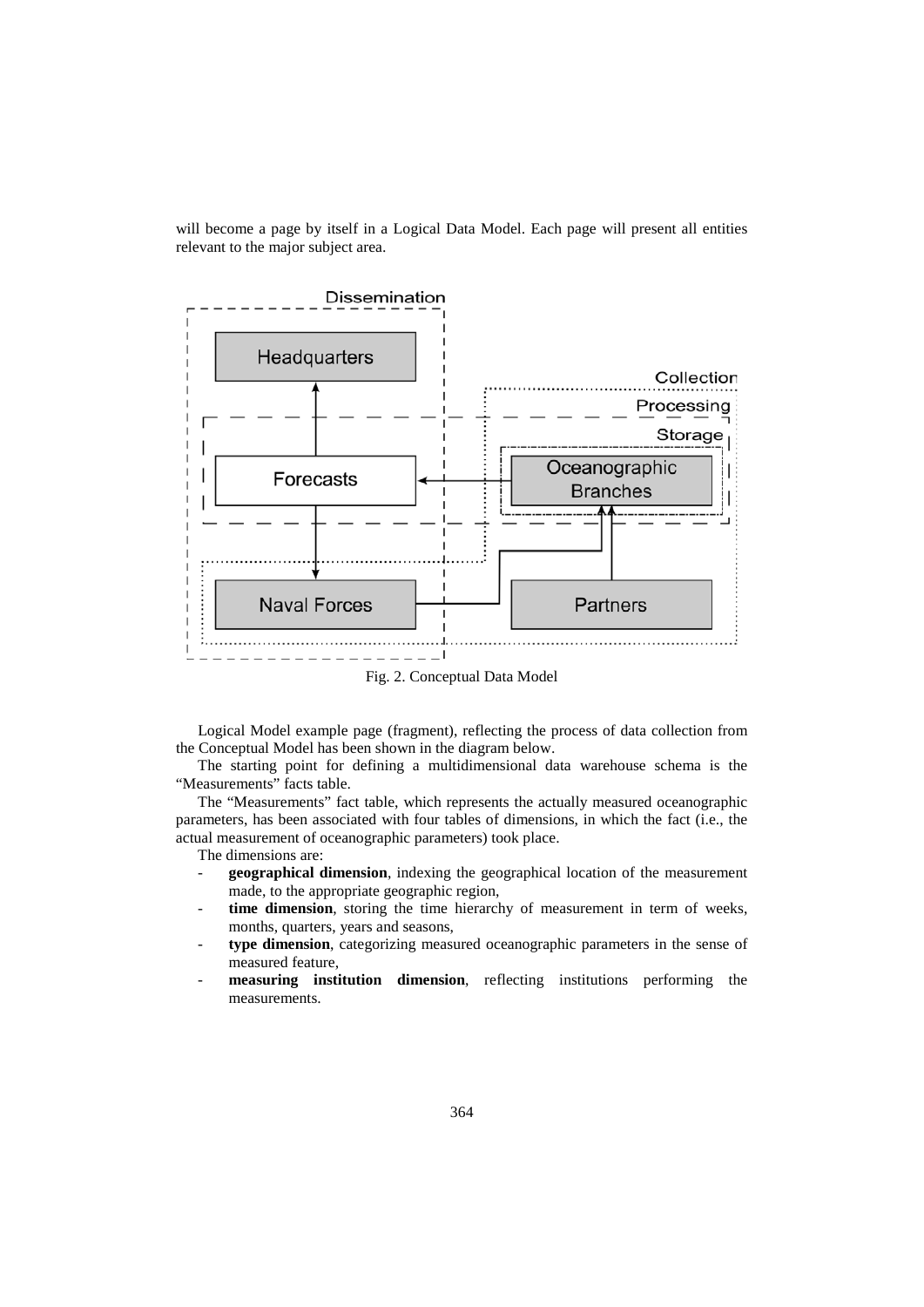

It is the Logical Data Model multidimensionality, that translated into the physical structure of the warehouse makes it possible to obtain immediate answers to questions asked by users, related to the previously defined dimensions.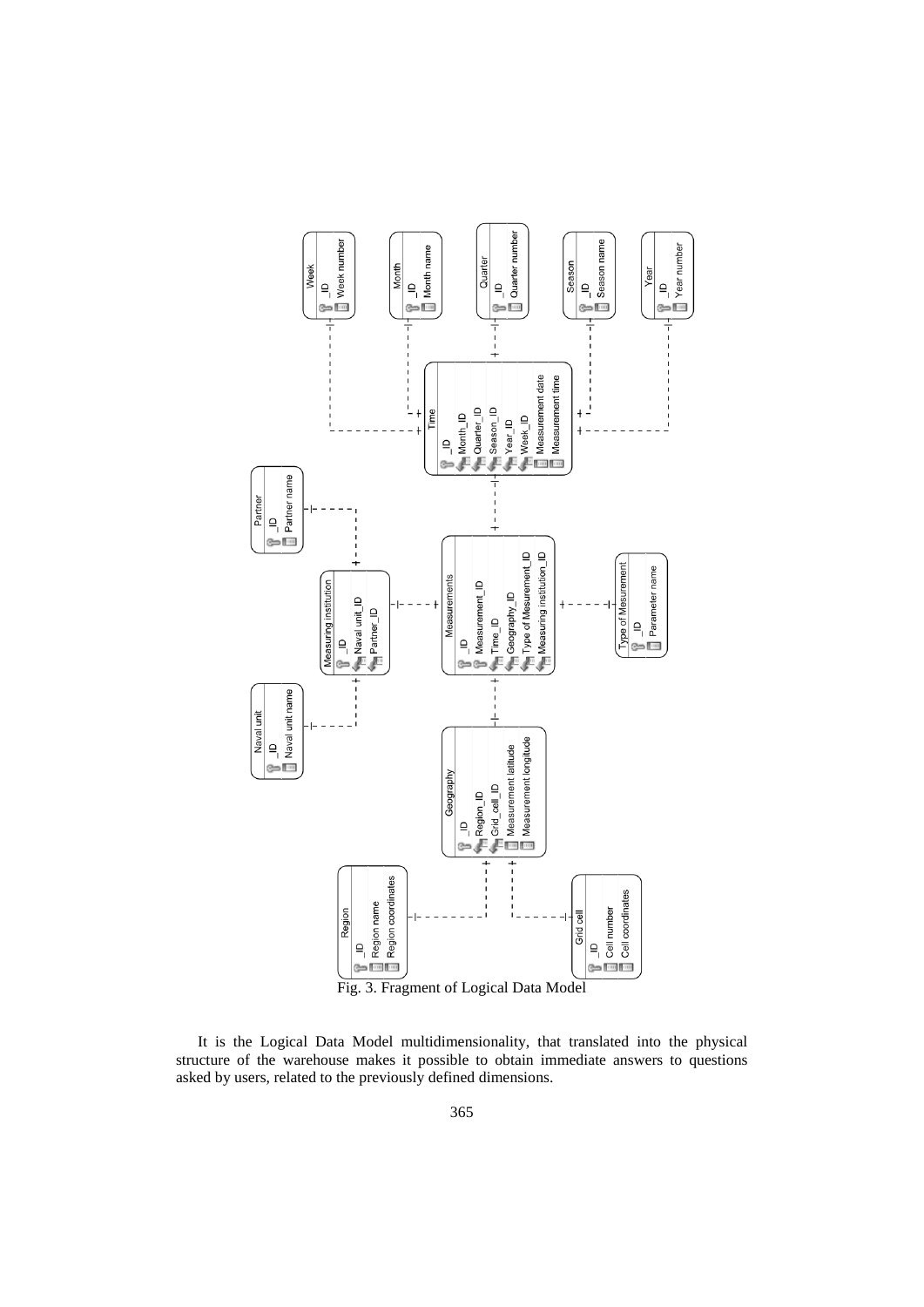Dimensions are in fact the basis for building, stored in a warehouse, so called, data cubes, i.e., multi-dimensional arrays containing the pre-processed, derived from the sources data.

After loading data into the warehouse, it is necessary to calculate the value of individual cube elements and define principles of the cube's content refreshment. Refresh must be made periodically to ensure a constant supply of current data into cubes underlying the users' analyzes.

Figure 4 shows an example of the data cube, defined on three dimensions: geographical, time and type of measurement dimensions, corresponding to the identified in the course of Research informational needs of users.



( $t_w$  – water temperature,  $S_w$  – water salinity,  $\rho_w$  – water density,  $V_d$  – sound velocity)

For example, the highlighted elementary cells of data cube on Figure 4 hold answers to the questions, routinely asked by users:

- "What is the average water temperature distribution in the region number 2 (e.g. deep of Gdansk), in the first quarter of the year ?", or
- "What is the average sound velocity distribution in the region number 4 (e.g. Bornholm deep) in the second quarter of the year ?".

Appropriate pre-definition of cubes' dimensions allows users to get an immediate answers to routine questions that required, in case of currently used Relational Oceanographic Data Base, a vast number of records' matches, greatly extending the time required to get a reply.

# **3. Conclusions**

Taking the result of the Research and successive stages of the data warehouse lifecycle into account, a hybrid solution has been chosen, as a combination of relational system (ROLAP), with a multidimensional one (MOLAP).

It resulted in storage of oceanographic data in a relational database structures of an existing server, introducing a snowflake schema, and additional utilization of MOLAP tools that operate on multidimensional structures, i.e. data cubes.

This enabled, on the one hand, the ability to integrate data from different sources in a single, coherent structure of the database, on the other hand, it has been prepared for